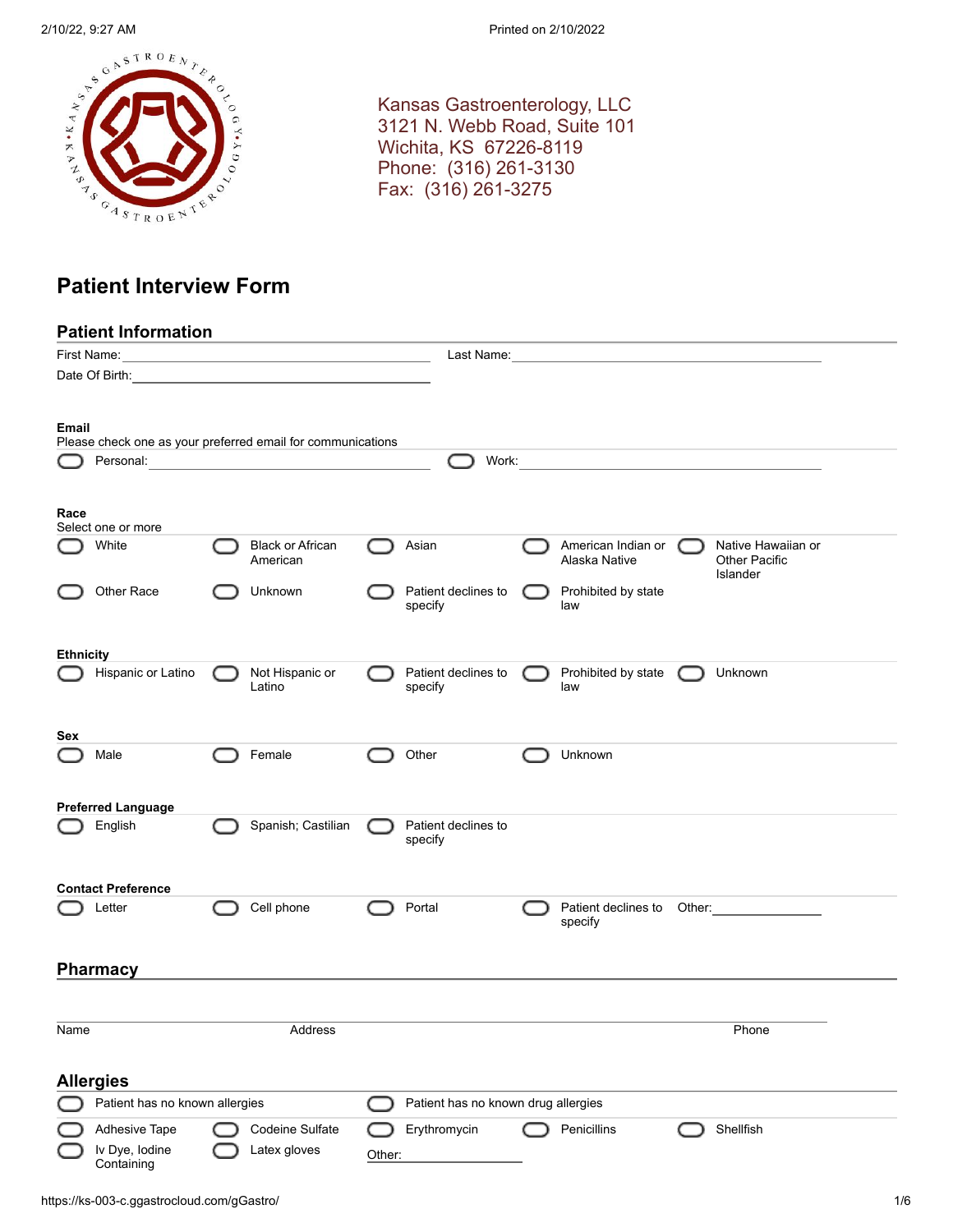|        | None                                                                                                                                                                                                                           |                                                        |        |                                                                                                                                                                                                                                                                                                                                                                                                                            |   |                                                   |        |                                  |
|--------|--------------------------------------------------------------------------------------------------------------------------------------------------------------------------------------------------------------------------------|--------------------------------------------------------|--------|----------------------------------------------------------------------------------------------------------------------------------------------------------------------------------------------------------------------------------------------------------------------------------------------------------------------------------------------------------------------------------------------------------------------------|---|---------------------------------------------------|--------|----------------------------------|
| Name   |                                                                                                                                                                                                                                | Dose                                                   |        |                                                                                                                                                                                                                                                                                                                                                                                                                            |   | How taken?                                        |        |                                  |
|        |                                                                                                                                                                                                                                |                                                        |        |                                                                                                                                                                                                                                                                                                                                                                                                                            |   |                                                   |        |                                  |
|        |                                                                                                                                                                                                                                |                                                        |        |                                                                                                                                                                                                                                                                                                                                                                                                                            |   |                                                   |        |                                  |
|        |                                                                                                                                                                                                                                |                                                        |        |                                                                                                                                                                                                                                                                                                                                                                                                                            |   |                                                   |        |                                  |
|        |                                                                                                                                                                                                                                |                                                        |        |                                                                                                                                                                                                                                                                                                                                                                                                                            |   |                                                   |        |                                  |
|        | <b>Immunizations</b>                                                                                                                                                                                                           |                                                        |        |                                                                                                                                                                                                                                                                                                                                                                                                                            |   |                                                   |        |                                  |
|        | None                                                                                                                                                                                                                           |                                                        |        |                                                                                                                                                                                                                                                                                                                                                                                                                            |   |                                                   |        |                                  |
|        | Flu vaccine                                                                                                                                                                                                                    | ◯ Hep A                                                | $\cup$ | Hep B                                                                                                                                                                                                                                                                                                                                                                                                                      | ◯ | Pneumovax                                         |        | <b>D</b> TB skin test            |
| When:  | (mm/dd/yyyy)                                                                                                                                                                                                                   | When: $\frac{1}{\sqrt{1-\frac{1}{2}}\cdot\frac{1}{2}}$ |        | When: When:                                                                                                                                                                                                                                                                                                                                                                                                                |   | When: When:                                       |        | When: When:                      |
|        | Flu vaccine<br>(mm/dd/yyyy)                                                                                                                                                                                                    | COVID (Specify<br>manufacturer)                        |        | COVID (Specify<br>manufacturer)                                                                                                                                                                                                                                                                                                                                                                                            |   |                                                   |        |                                  |
|        | When: when the contract of the contract of the contract of the contract of the contract of the contract of the contract of the contract of the contract of the contract of the contract of the contract of the contract of the |                                                        |        | _When:__________________                                                                                                                                                                                                                                                                                                                                                                                                   |   |                                                   |        |                                  |
|        |                                                                                                                                                                                                                                |                                                        |        |                                                                                                                                                                                                                                                                                                                                                                                                                            |   |                                                   |        |                                  |
|        | <b>Diagnostic Studies/Tests</b>                                                                                                                                                                                                |                                                        |        |                                                                                                                                                                                                                                                                                                                                                                                                                            |   |                                                   |        |                                  |
|        | None                                                                                                                                                                                                                           |                                                        |        |                                                                                                                                                                                                                                                                                                                                                                                                                            |   |                                                   |        |                                  |
|        | Colonoscopy<br>When: When:                                                                                                                                                                                                     | $\bigcap$ EGD<br>When: $\frac{1}{2}$                   |        | <b>CT</b><br>Abdomen/Pelvis                                                                                                                                                                                                                                                                                                                                                                                                |   | MRI<br>Abdomen/Pelvis                             |        | ERCP                             |
|        | <b>Gastric Emptying</b>                                                                                                                                                                                                        | Hemoccult                                              |        | When: $\frac{1}{\sqrt{1-\frac{1}{2}}\sqrt{1-\frac{1}{2}}\sqrt{1-\frac{1}{2}}\sqrt{1-\frac{1}{2}}\sqrt{1-\frac{1}{2}}\sqrt{1-\frac{1}{2}}\sqrt{1-\frac{1}{2}}\sqrt{1-\frac{1}{2}}\sqrt{1-\frac{1}{2}}\sqrt{1-\frac{1}{2}}\sqrt{1-\frac{1}{2}}\sqrt{1-\frac{1}{2}}\sqrt{1-\frac{1}{2}}\sqrt{1-\frac{1}{2}}\sqrt{1-\frac{1}{2}}\sqrt{1-\frac{1}{2}}\sqrt{1-\frac{1}{2}}\sqrt{1-\frac{1}{2}}\sqrt{1-\frac{1}{2}}$<br>Cologuard |   | When: $\sqrt{\frac{2}{1-\frac{1}{2}}$<br>Flexible |        |                                  |
|        | Study                                                                                                                                                                                                                          | When: _________________                                |        | When:                                                                                                                                                                                                                                                                                                                                                                                                                      |   | Sigmoidoscopy                                     |        |                                  |
|        | When: __________________                                                                                                                                                                                                       |                                                        |        |                                                                                                                                                                                                                                                                                                                                                                                                                            |   | When:                                             |        |                                  |
|        | <b>Previous Procedures</b>                                                                                                                                                                                                     |                                                        |        |                                                                                                                                                                                                                                                                                                                                                                                                                            |   |                                                   |        |                                  |
|        | None                                                                                                                                                                                                                           |                                                        |        |                                                                                                                                                                                                                                                                                                                                                                                                                            |   |                                                   |        |                                  |
|        | Gallbladder<br>removed                                                                                                                                                                                                         | Appendectomy                                           |        | Colon resection                                                                                                                                                                                                                                                                                                                                                                                                            |   | Small Bowel<br>Resection                          |        | Exploratory<br>Laparoscopy       |
|        | <b>Gastric Bypass</b>                                                                                                                                                                                                          | Gastric Lap Band                                       |        | Hemorrhoidectomy                                                                                                                                                                                                                                                                                                                                                                                                           |   | Hemorrhoid                                        |        | Abdominoplasty                   |
|        | Hysterectomy -                                                                                                                                                                                                                 | <b>Bilateral Tubal</b>                                 |        | Mastectomy L                                                                                                                                                                                                                                                                                                                                                                                                               |   | banding<br>Mastectomy R                           |        | Pacemaker                        |
|        | Abdominal<br>Defibrillator                                                                                                                                                                                                     | Ligation (BTL)<br><b>Coronary Artery</b>               |        | <b>Breast</b><br>Abdominal aortic                                                                                                                                                                                                                                                                                                                                                                                          |   | <b>Breast</b><br>Aortic Heart valve               |        | Insertion<br>Mirtral Heart valve |
|        | Placement                                                                                                                                                                                                                      | <b>Bypass Graft</b><br>(CABG)                          |        | aneurysm (AAA)<br>repair                                                                                                                                                                                                                                                                                                                                                                                                   |   | replacement                                       |        | replacement                      |
|        | Cardiac Cath -<br>with stent                                                                                                                                                                                                   | Joint Replacement                                      |        | <b>Back Surgery</b>                                                                                                                                                                                                                                                                                                                                                                                                        |   | Endoscopic<br>Ultrasound                          | Other: |                                  |
|        | placement                                                                                                                                                                                                                      |                                                        |        |                                                                                                                                                                                                                                                                                                                                                                                                                            |   |                                                   |        |                                  |
| Other: |                                                                                                                                                                                                                                |                                                        |        |                                                                                                                                                                                                                                                                                                                                                                                                                            |   |                                                   |        |                                  |

| None                         |                        |                      |        |                                                     |        |                        |
|------------------------------|------------------------|----------------------|--------|-----------------------------------------------------|--------|------------------------|
| Gastroenterology/Hepatology( | Colon polyp<br>history | Colon cancer         |        | Irritable Bowel<br>Syndrome                         |        | Diverticulosis         |
|                              | Crohn's Disease        | Ulcerative Colitis   |        | Gastroesophageal<br><b>Reflux Disease</b><br>(GERD) |        | Barrett's<br>Esophagus |
|                              | Ulcer Disease          | <b>Hepatitis B</b>   |        | Hepatitis C                                         |        | <b>Fatty Liver</b>     |
|                              | Cirrhosis              | Celiac Disease       |        | <b>Bowel Obstruction</b>                            |        | Pancreatitis           |
|                              | Anemia                 | Esophageal<br>Cancer | Other: |                                                     | Other: |                        |
|                              |                        |                      |        |                                                     |        |                        |

 $\overline{\phantom{0}}$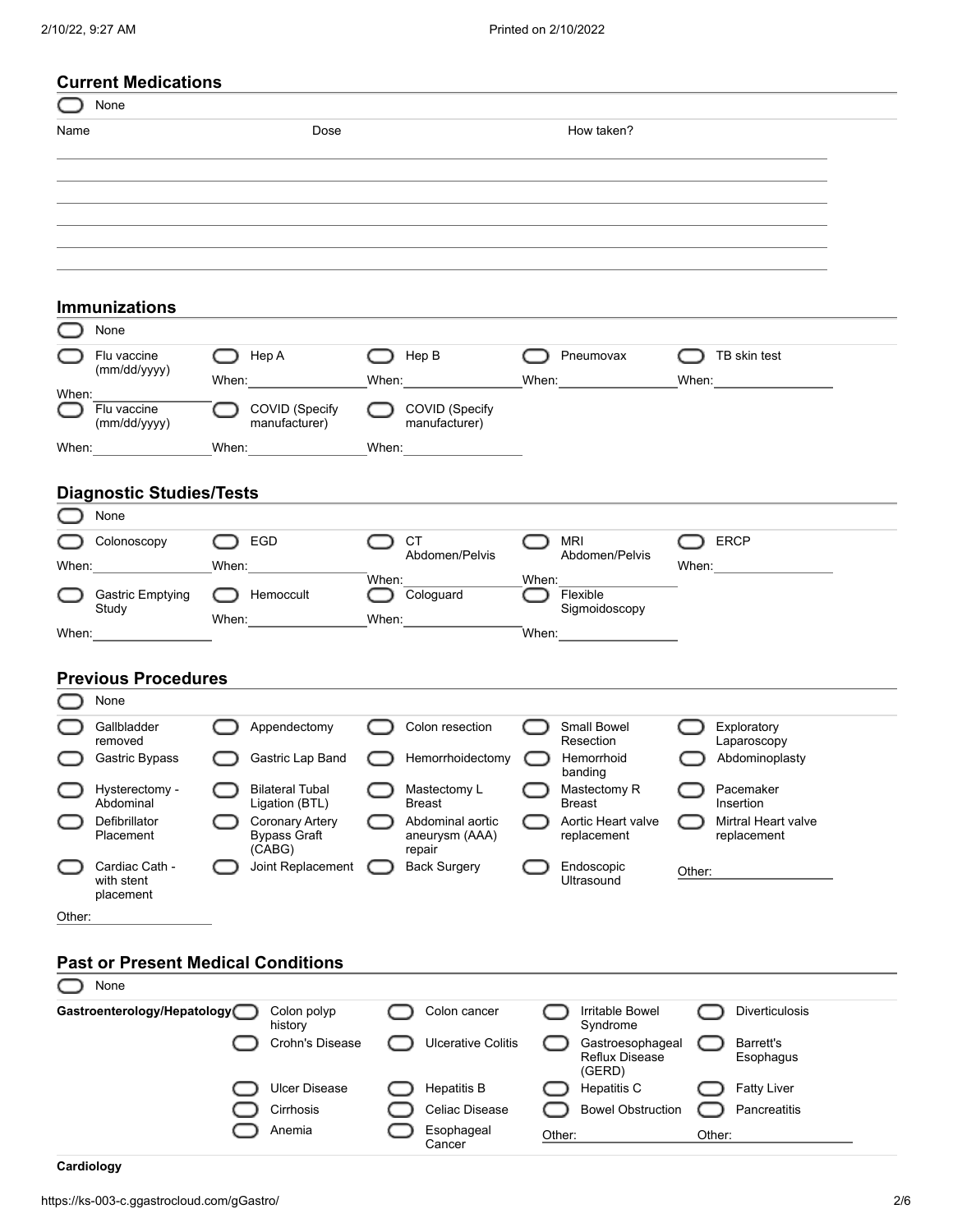| 2/10/22, 9:27 AM                |        |                                                            |          |                                   |        | Printed on 2/10/2022                       |        |                                                     |
|---------------------------------|--------|------------------------------------------------------------|----------|-----------------------------------|--------|--------------------------------------------|--------|-----------------------------------------------------|
|                                 |        | <b>Coronary Artery</b><br><b>Disease</b>                   |          | Congestive Heart<br>Failure       |        | Myocardial<br>Infarction (Heart<br>Attack) |        | High blood<br>pressure                              |
|                                 |        | <b>Atrial Fibrillation</b>                                 |          | Vascular Disease                  |        | <b>High Cholesterol</b>                    |        | Stroke                                              |
|                                 |        | Transient Ischemic<br>Attack (Mini-<br>stroke)             |          | Valvular heart<br>disease         |        | Pacemaker                                  |        | <b>Coronary Artery</b><br><b>Stents</b>             |
|                                 | Other: |                                                            | Other:   |                                   |        |                                            |        |                                                     |
| Pulmonology                     |        | C.O.P.D.                                                   |          | Asthma                            |        | Sleep apnea                                |        | Blood Clots (leg)                                   |
|                                 |        | Blood Clots (lung)                                         |          | Wheezing                          | Other: |                                            | Other: |                                                     |
| Other                           |        | Anxiety disorder                                           |          | Arthritis                         |        | Bipolar disorder                           |        | Body piercings                                      |
|                                 |        | Breast cancer                                              |          | Current pregnancy                 |        | Depression                                 |        | Diabetes Mellitus,<br>Insulin Dependent<br>(Type 1) |
|                                 |        | Diabetes Mellitus,<br>Non-Insulin<br>Dependent (Type<br>2) |          | Fibrositis /<br>Fibromyalgia      |        | Gout                                       |        | HIV exposure                                        |
|                                 |        | <b>HIV</b> infection                                       |          | Hypothyroidism                    |        | Kidney disease                             |        | Kidney stones                                       |
|                                 |        | Lung cancer                                                |          | Ovarian Cancer                    |        | Prostate Cancer                            |        | Skin Cancer                                         |
|                                 |        | Seizures                                                   |          | Tattoos                           |        |                                            |        |                                                     |
| <b>Social History</b>           |        |                                                            |          |                                   |        |                                            |        |                                                     |
| Occupation:                     |        |                                                            |          | Number of Children:               |        |                                            |        |                                                     |
|                                 |        |                                                            |          |                                   |        |                                            |        |                                                     |
| <b>Marital Status</b><br>Single |        | Married                                                    |          | Divorced                          |        | Separated                                  |        | Widowed                                             |
| Civil Union                     |        | Unknown                                                    |          | Other                             |        |                                            |        |                                                     |
| <b>Alcohol</b>                  |        |                                                            |          |                                   |        |                                            |        |                                                     |
| None                            |        |                                                            |          |                                   |        |                                            |        |                                                     |
| Occasionally                    |        | Daily                                                      |          | Former Drinker                    |        |                                            |        |                                                     |
|                                 |        |                                                            |          |                                   |        |                                            |        |                                                     |
| <b>Caffeine</b><br>None         |        |                                                            |          |                                   |        |                                            |        |                                                     |
| Occasionally                    |        | Daily                                                      |          |                                   |        |                                            |        |                                                     |
| <b>Tobacco</b>                  |        |                                                            |          |                                   |        |                                            |        |                                                     |
| <b>Smoking Status</b>           |        | Current every day                                          |          | Current some day                  |        | Former smoker                              |        | Never smoker                                        |
|                                 |        | smoker<br>Smoker, current<br>status unknown                |          | smoker<br>Light tobacco<br>smoker |        | Heavy tobacco<br>smoker                    |        | Unknown if ever<br>smoked                           |
| Type                            |        |                                                            |          |                                   |        |                                            |        |                                                     |
| Cigarettes                      |        |                                                            | Started  | Quit                              |        | Quantity                                   |        | Frequency                                           |
| Cigar                           |        |                                                            |          |                                   |        |                                            |        |                                                     |
| Chewing Tobacco                 |        |                                                            |          |                                   |        |                                            |        |                                                     |
|                                 |        |                                                            |          |                                   |        |                                            |        |                                                     |
| <b>Drug Use</b>                 |        |                                                            |          |                                   |        |                                            |        |                                                     |
| None                            |        |                                                            |          |                                   |        |                                            |        |                                                     |
| Type                            |        |                                                            | Quantity |                                   |        | Number                                     |        | Frequency                                           |
| IV or intranasal drugs          |        |                                                            |          |                                   |        |                                            |        | Times / month                                       |
| Recreational                    |        |                                                            |          |                                   |        |                                            |        | Times / month                                       |
|                                 |        |                                                            |          |                                   |        |                                            |        |                                                     |

### **Exercise**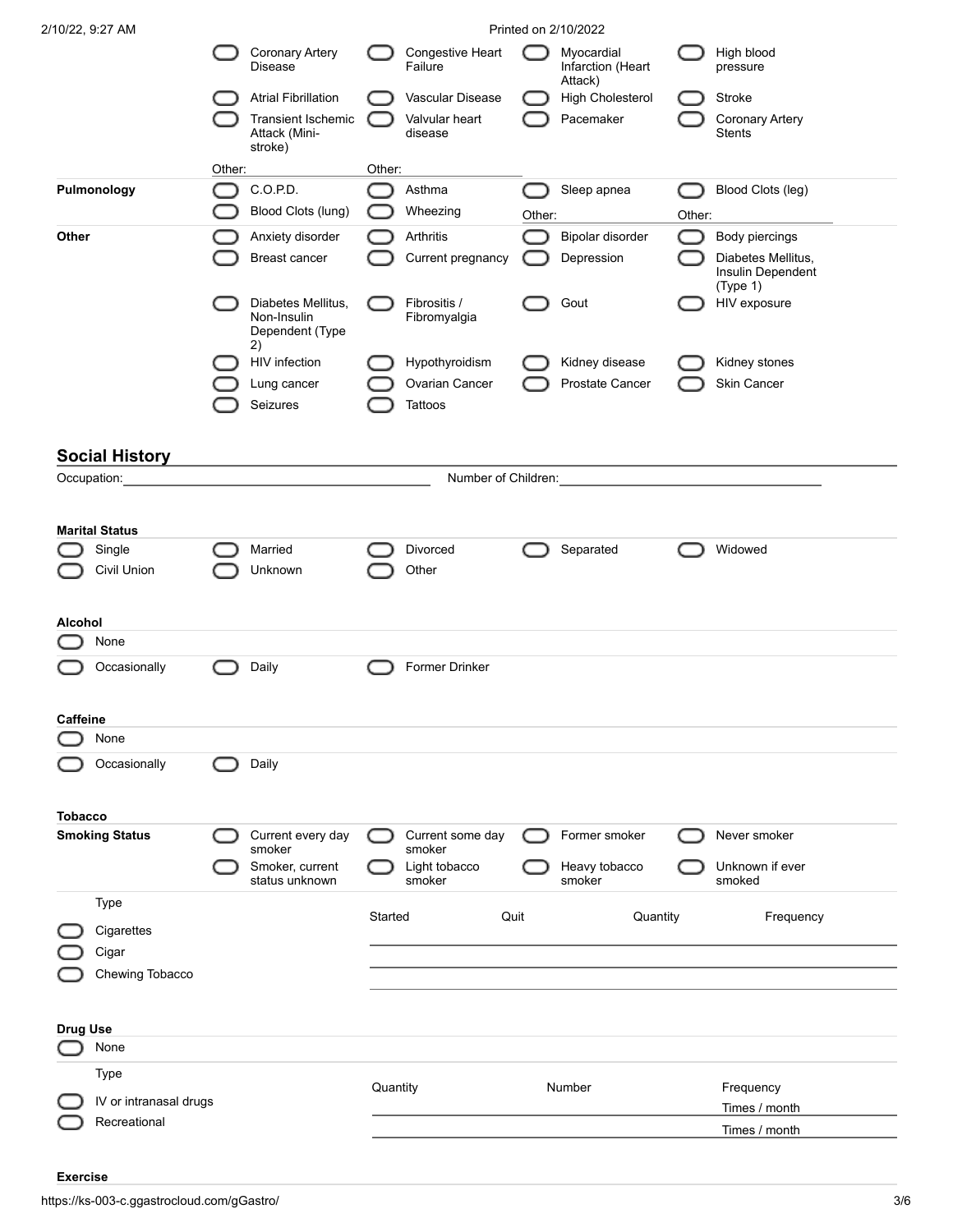| 2/10/22, 9:27 AM               |                                                                           | Printed on 2/10/2022                                                |
|--------------------------------|---------------------------------------------------------------------------|---------------------------------------------------------------------|
| None                           |                                                                           |                                                                     |
| Regular exercise               | Occasional<br>exercise                                                    |                                                                     |
| <b>Family Medical History</b>  |                                                                           |                                                                     |
| No knowledge of family history |                                                                           |                                                                     |
| No family history of           | Celiac sprue<br>Colon polyps<br>Liver disease<br>Ulcerative Colitis / IBD | Colon cancer<br>Crohn's disease<br>Stomach cancer                   |
|                                |                                                                           | Grandmother<br>Grandfather<br>Brother<br>Mother<br>Father<br>Sister |
| <b>Diagnoses</b>               |                                                                           |                                                                     |
| Celiac Disease                 |                                                                           | 000000                                                              |
| Colon cancer                   |                                                                           | 000000                                                              |
| Colon polyps                   |                                                                           | 000000                                                              |
| Crohn's disease                |                                                                           | 000000                                                              |
| Gallbladder disease            |                                                                           | 000000                                                              |
| Liver disease                  |                                                                           | 000000                                                              |
| Ulcerative colitis             |                                                                           | 000000                                                              |
| Esophageal cancer              |                                                                           | 000000                                                              |
| Other:                         |                                                                           | 000000                                                              |

# **Review Of Systems**

| .                                                   |                                     |     |                     |     |
|-----------------------------------------------------|-------------------------------------|-----|---------------------|-----|
| Cardiovascular                                      | Genitourinary                       |     | <b>Psychiatric</b>  |     |
| None<br>Y N                                         | None                                | Y N | None                | Y N |
| OO<br>chest pain                                    | frequent urination                  | OО  | difficulty sleeping | OC  |
| palpitations<br>OО                                  | hematuria                           | OО  | nervousness         | OO  |
| high blood pressure<br>UC                           | impotence                           | OО  | tension             | OO  |
| shortness of breath while lying down or sleeping OO | urgent urination                    | OO  | manic symptoms      | ೦೦  |
|                                                     | difficulty holding urine/ accidents | OO  | bad mood            | DС  |
| <b>Constitutional</b>                               | burning with urination              | ೦೦  |                     |     |
| None<br>Y N                                         | sores                               | OO  | <b>Respiratory</b>  |     |
| OС<br>fever                                         | pain during intercourse             | OC  | None                | Y N |

https://ks-003-c.ggastrocloud.com/gGastro/ 4/6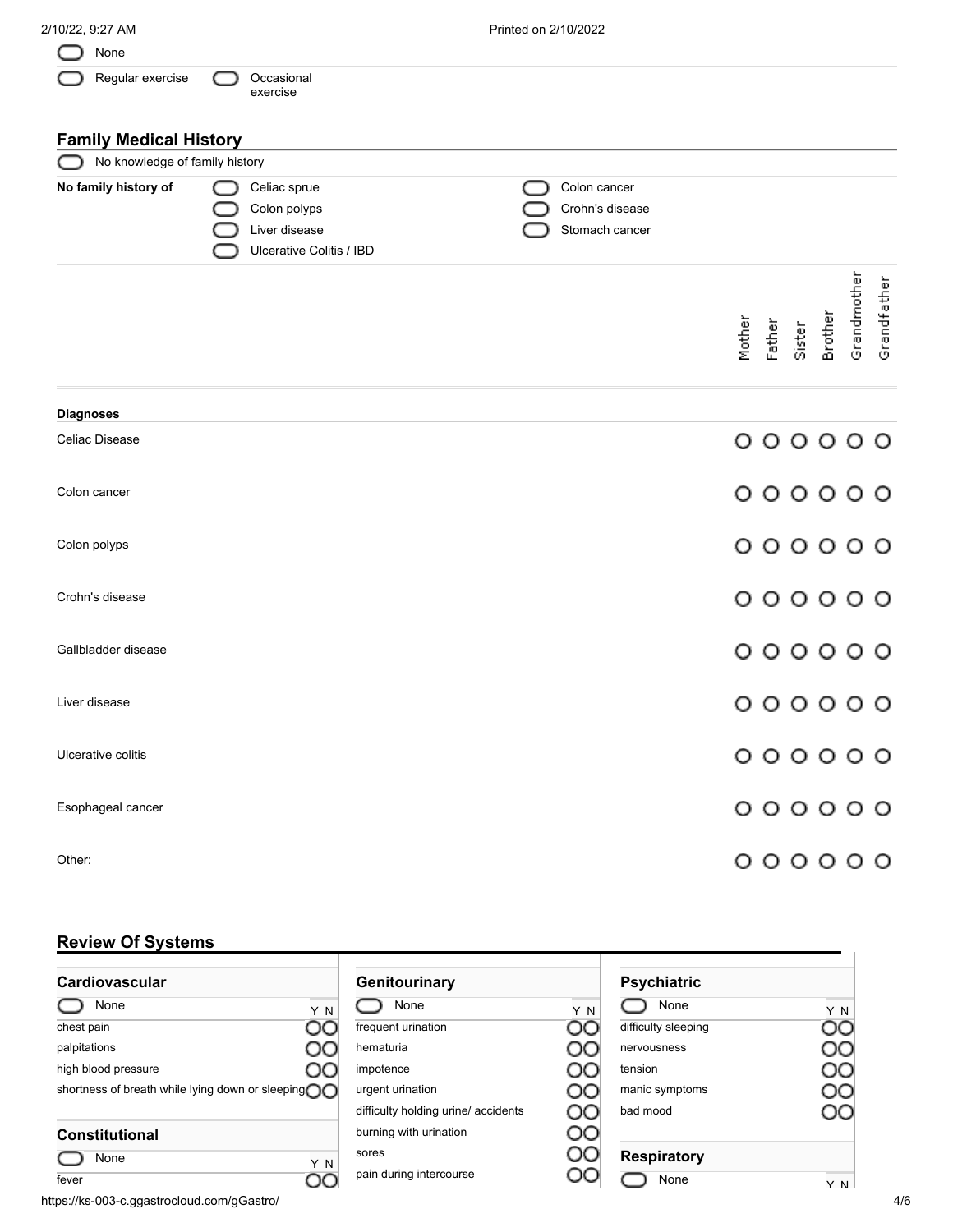| loss of appetite |  |
|------------------|--|
| weight loss      |  |
| weakness         |  |
| tire easily      |  |
| light headedness |  |

| <b>ENMT</b>       |     |  |  |  |  |
|-------------------|-----|--|--|--|--|
| None              | Y N |  |  |  |  |
| nose bleeds       |     |  |  |  |  |
| sore throat       |     |  |  |  |  |
| hearing loss      |     |  |  |  |  |
| ringing sensation |     |  |  |  |  |
| sinus trouble     |     |  |  |  |  |
| hay fever         |     |  |  |  |  |
| sore mouth        |     |  |  |  |  |
| hoarseness        |     |  |  |  |  |

| <b>Endocrine</b> |  |  |  |  |  |
|------------------|--|--|--|--|--|
| Y N              |  |  |  |  |  |
|                  |  |  |  |  |  |
|                  |  |  |  |  |  |
|                  |  |  |  |  |  |
|                  |  |  |  |  |  |
|                  |  |  |  |  |  |
|                  |  |  |  |  |  |

| Eyes                   |              |
|------------------------|--------------|
| None                   | $\mathsf{N}$ |
| yellow eyes            |              |
| contact lenses/glasses |              |

### **Gastrointestinal**

| None                          | ΥN |
|-------------------------------|----|
| abdominal pain                |    |
| abdominal swelling            |    |
| constipation                  |    |
| diarrhea                      |    |
| nausea                        |    |
| vomiting                      |    |
| difficulty swallowing         |    |
| milk intolerance              |    |
| indigestion                   |    |
| vomiting blood                |    |
| blood in stools               |    |
| hard stools                   |    |
| use finger to evacuate stools |    |

2/10/22, 9:27 AM Printed on 2/10/2022

loss of interest in sex

difficulty with periods

past sexually transmitted infection

excessive bleeding during periods

### OO asthma OO

೦೦ OС

cough

dyspnea wheezing

 $\sim$ OС

| menopause                      |        |
|--------------------------------|--------|
| Hematologic/Lymphatic          |        |
| ⌒<br>None                      | Y<br>N |
| easy bruising                  |        |
| prolonged bleeding             |        |
| blood transfusions before 1992 |        |
| transfusion reactions          |        |
| anemia                         |        |
| excessive blood loss           |        |
| Integumentary                  |        |
| ◯ None                         | Ν      |
| dryness                        |        |
| itching                        |        |
| lesions                        |        |
| rashes                         |        |
| tattoos                        |        |
| body piercing                  |        |
| leg ulcers                     |        |
| foot ulcers                    |        |
| <b>Musculoskeletal</b>         |        |
| None                           |        |
| back pain                      |        |
| joint pain                     |        |
| muscle pain                    |        |
| leg cramps                     |        |
| Neurological                   |        |
| None                           |        |
| dizziness                      |        |
| fainting                       |        |
| frequent headaches             |        |
| tremors                        |        |
| memory loss                    |        |
| blackouts                      |        |
| paralysis                      |        |
| numbness                       |        |
| confusion                      |        |

## **Consent to Import Medication History**

I consent to obtaining a history of my medications purchased at pharmacies.

C

 $\bigcirc$  Yes  $\bigcirc$  No